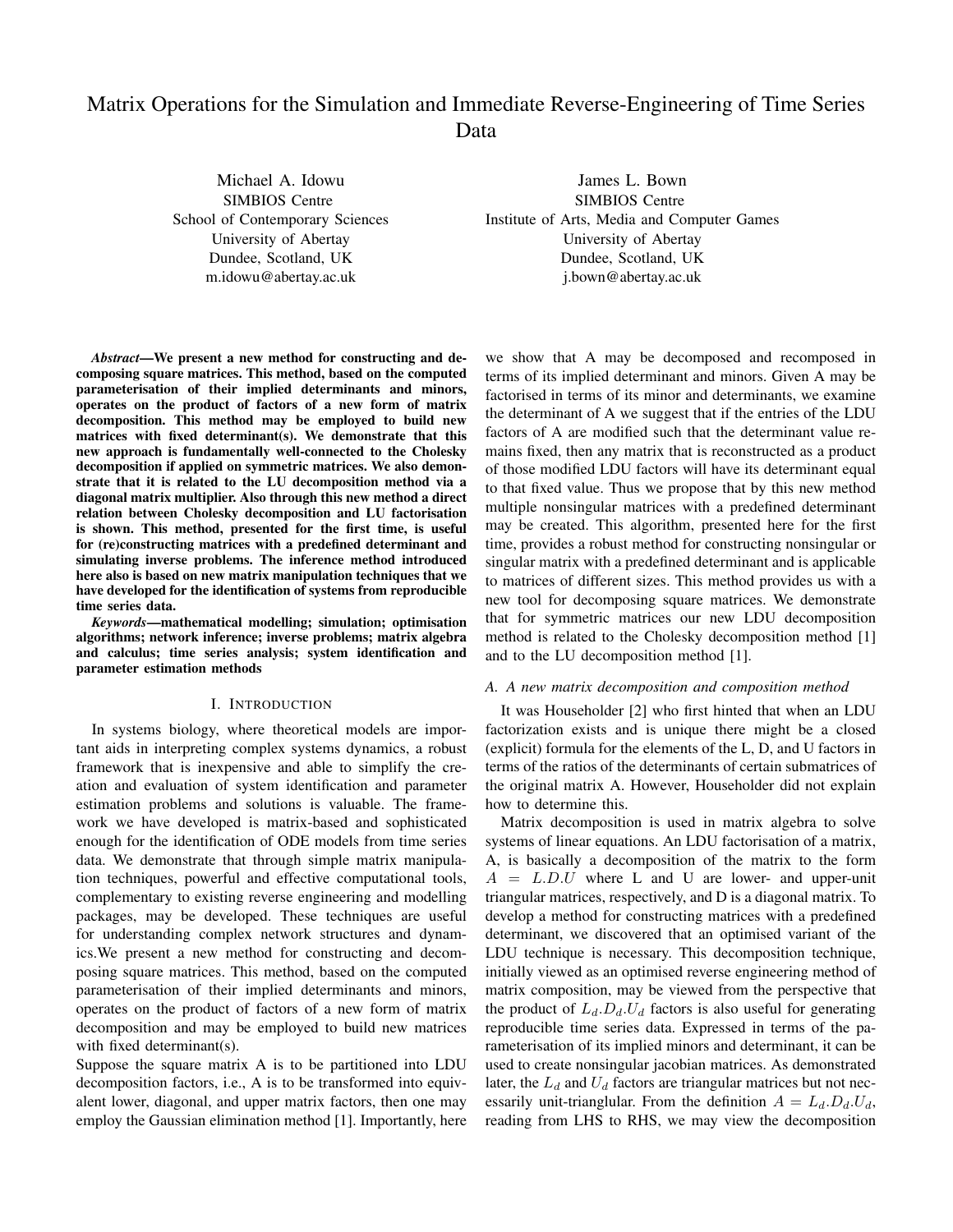process as transforming the matrix A to  $L_d$ . $D_d$ . $U_d$ , while on the other hand, interpreting from RHS to LHS, a composition method of creating a matrix with known properties is effected.

*1) Definitions:* If A is an *n* x *n* matrix, and *i* and *j* are positive integers less than or equal to  $n$ , then an  $i \times j$  minor (often denoted  $M_{i,j}$ ) of A is the determinant of the  $(n-i)$  x  $(n-i)$  matrix obtained from A by deleting from A its  $i^{th}$  row and  $j^{th}$  column. This means that the minor  $M_{3,2}$  of a 3 x 3 matrix A may be alternatively represented as  $det_{r_{1,2}c_{1,3}}$ , that is,  $M_{3,2} = det_{r_{1,2}c_{1,3}}$ .

Let  $L_d$  be the lower triangular matrix component of the  $L_d.D_d.U_d$  factorisation of A.  $L_d$  has only zero-values above its diagonal; all the entries in the first column of  $L_d$  are the same as entries in the first column of A and all other nonzero entries are either determinants of submatrices formed with  $A_{1,1}$  or minors of A. Each diagonal entry of  $L_d$  at position (i) is the determinant of the upper left *i*-by-*i* submatrix of A represented as  $det_i^{-1}$ , where  $i = 1, 2, ...$ , length(A);

$$
L_d = \begin{bmatrix} a_{1,1} & 0 & 0 \\ a_{2,1} & det_2 & 0 \\ a_{3,1} & det_{r_{1,3}c_{1,2}} & det_3 \end{bmatrix},
$$
 (1)

Let  $D_d$  be a diagonal matrix that is the reciprocal of the product of the determinant of the submatrix formed with  $A_{1,1}$ at the  $i^{th}$ -position and that of submatrix formed with  $A_{1,1}$ from the  $(i - 1)^{th}$  point above the diagonal if it exists such that

$$
D_d = \begin{bmatrix} \frac{1}{a_{1,1}} & 0 & 0\\ 0 & \frac{1}{(a_{1,1} * det_2)} & 0\\ 0 & 0 & \frac{1}{(det_2 * det_3)} \end{bmatrix}
$$
 (2)

Let  $U_d$  be an upper triangular matrix with all entries below the diagonal set to zero, all entries in the first row of  $U_d$  are equivalent to entries in first row of A; all other entries in  $U_d$ are minors of the sub-blocks formed with  $A_{1,1}$ , such that  $U_d$ is of the form:

$$
U_d = \begin{bmatrix} a_{1,1} & a_{1,2} & a_{1,3} \\ 0 & det_2 & det_{r_{1,2}c_{1,3}} \\ 0 & 0 & det_3 \end{bmatrix}
$$
 (3)

We wish to show that

$$
A_3 = \begin{bmatrix} a_{1,1} & a_{1,2} & a_{1,3} \\ a_{2,1} & a_{2,2} & a_{2,3} \\ a_{3,1} & a_{3,2} & a_{3,3} \end{bmatrix} = L_d * D_d * U_d \qquad (4)
$$

, and that a generalised method for constructing matrices with fixed determinant exists.

*2) Representation of matrix entries by minors:* We claim that entries of matrices may be representated by algebraic sums of products of their minors. For example, let  $A_3$  be a 3 x 3 square matrix (with 3x3=9 parameters) such that

$$
A_3 = \begin{bmatrix} a_{1,1} & a_{1,2} & a_{1,3} \\ a_{2,1} & \frac{(det_2 + a_{1,2} * a_{2,1})}{a_{1,1}} & \frac{(det_{r_{1,2}} + a_{1,3} * a_{2,1})}{a_{1,1}} \\ a_{3,1} & \frac{(det_{r_{1,3}} + a_{1,2} * a_{3,1})}{a_{1,1}} & \frac{r_{3,3}}{(a_{1,1} * det_2)} \end{bmatrix}
$$
 (5)

where

 $r_{3,3} = (a_{1,1} * det_3 + det_{r_{1,2}c_{1,3}} * det_{r_{1,3}c_{1,2}} + a_{1,3} * a_{3,1} * det_2).$ In the same way,  $A_4$ ,  $\alpha$  4 x 4 square matrix (with 16 parameters), may be derived. In generalising the algorithm to create square matrices of sizes  $\geq$  4, only a slight modification is required. We illustrate how to obtain this generalisation by creating  $A_4$  as an example.

*3) Construction of 4x4 matrices:* It is important to show how the  $L_d$ . $D_d$ . $U_d$  method may be applied also to the composition or decomposition of a 4x4 matrix.  $A_4$  is derived as a product of  $L_d * D_d * U_d$  factors:

$$
A_4 = \begin{bmatrix} a_{1,1} & a_{1,2} & a_{1,3} & a_{1,4} \\ a_{2,1} & a_{2,2} & a_{2,3} & a_{2,4} \\ a_{3,1} & a_{3,2} & a_{3,3} & a_{3,4} \\ a_{4,1} & a_{4,2} & a_{4,3} & a_{4,4} \end{bmatrix} = L_d * D_d * U_d
$$
  
where  $L_d = \begin{bmatrix} a_{1,1} & 0 & 0 & 0 \\ a_{2,1} & det_2 & 0 & 0 \\ a_{3,1} & det_1, 0 & 0 & 0 \\ a_{4,1} & det_1, 0 & 0 & 0 \\ a_{4,1} & det_1, 0 & 0 & 0 \\ a_{4,1} & det_1, 0 & 0 & 0 \\ 0 & 0 & 0 & 0 \end{bmatrix}$ ,  

$$
D_d = \begin{bmatrix} \frac{1}{a_{1,1}} & 0 & 0 & 0 \\ 0 & \frac{1}{(a_{1,1} * det_2)} & 0 & 0 \\ 0 & 0 & \frac{1}{(det_2 * det_2)} & 0 \\ 0 & 0 & 0 & \frac{1}{(det_3 * det_4)} \end{bmatrix}
$$
 and 
$$
U_d = \begin{bmatrix} a_{1,1} & a_{2,1} & a_{3,1} & a_{4,1} \\ 0 & det_2 & det_{1,2}c_{1,3} & det_{1,2}c_{1,4} \\ 0 & 0 & det_3 & det_{1,2}c_{1,4} \\ 0 & 0 & 0 & det_4 \end{bmatrix}.
$$

It is not surprising seeing that exactly 4x4 = 16 distinct parameters are required to construct a 4x4 matrix with a predefined determinant we choose.

#### II. MATRIX CONSTRUCTION WITH FIXED DETERMINANT(S)

In the simulation (artificial creation) of inverse problems for the development and optimisation of inference methods, it is important to ensure that the target jacobian matrix to be inferred is well-conditioned, i.e. it is nonsingular. Nonsingularity may be eliminated by ensuring that the determinant of the matrix is not zero (and not close to it). One of the primary reasons for using nonsingular matrix models in simulating time series data is to ensure that the orginal jacobian matrix being used is reproducible and can be inferred. Only nonsingular matrices may guarantee that the uniqueness of a potential solution during the inference process is not lost.

#### *A. Example #1: matrix composition*

To construct a matrix with determinant equal to -8, first establish the product of  $L_d$ ,  $D_d$  and  $U_d$ :

 $^{1}$ det<sub>\*label</sub>\* parameter is a determinant or minor of A.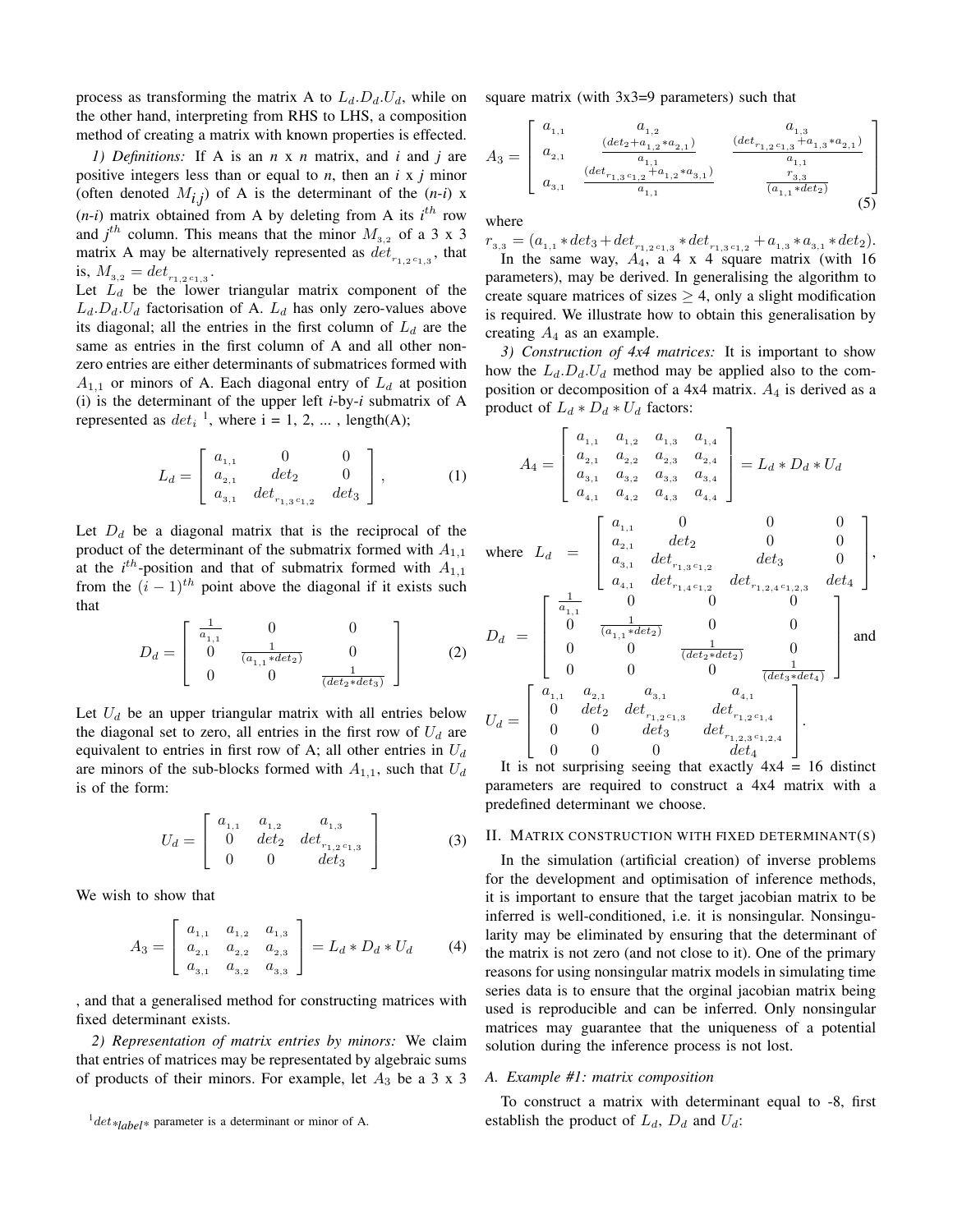$$
L_d = \begin{bmatrix} 1 & 0 & 0 & 0 \\ 5 & -4 & 0 & 0 \\ 9 & -8 & -4 & 0 \\ 13 & -12 & 0 & -8 \end{bmatrix},
$$
  
\n
$$
D_d = \begin{bmatrix} 1 & 0 & 0 & 0 \\ 0 & -\frac{1}{4} & 0 & 0 \\ 0 & 0 & \frac{1}{16} & 0 \\ 0 & 0 & 0 & \frac{1}{32} \end{bmatrix},
$$
  
\n
$$
U_d = \begin{bmatrix} 1 & 2 & 3 & 4 \\ 0 & -4 & -8 & -12 \\ 0 & 0 & -4 & 0 \\ 0 & 0 & 0 & -8 \end{bmatrix}
$$

The matrix composition method  $A_{4a} = L_d.D_d.U_d$  gives the

| result: |    |                |        |        |  |
|---------|----|----------------|--------|--------|--|
|         |    |                |        |        |  |
|         | h  |                |        |        |  |
|         |    | $10\,$         | 12     | $12\,$ |  |
|         | 13 | $\overline{A}$ | $15\,$ | 18     |  |
|         |    |                |        |        |  |

#### *B. Example #2: matrix composition with fewer parameters*

To create a matrix with determinant of -8 from fewer nonzero parameters, the requirement is that the parameter  $det_4$ must be set to -8 and that none of the diagonal entries of  $D_d$ is zero. 1

$$
A_{4_b} = \begin{bmatrix} 1 & 0 & 0 & 0 \\ 5 & -1 & 0 & 0 \\ 6 & 0 & \frac{1}{2} & 0 \\ 7 & 0 & 0 & -8 \\ 0 & -1 & 0 & 0 \\ 0 & 0 & \frac{1}{2} & 0 \\ 0 & 0 & 0 & -8 \end{bmatrix} * \begin{bmatrix} 1 & 0 & 0 & 0 \\ 0 & -1 & 0 & 0 \\ 0 & 0 & -2 & 0 \\ 0 & 0 & 0 & -\frac{1}{4} \end{bmatrix}
$$

$$
* \begin{bmatrix} 1 & 2 & 3 & 4 \\ 0 & -1 & 0 & 0 \\ 0 & 0 & \frac{1}{2} & 0 \\ 0 & 0 & 0 & -8 \end{bmatrix} = \begin{bmatrix} 1 & 2 & 3 & 4 \\ 5 & 9 & 15 & 20 \\ 6 & 12 & \frac{35}{2} & 24 \\ 7 & 14 & 21 & 12 \end{bmatrix}
$$

#### *C. Example #3: symmetric matrix composition*

A nonsingular symmetric 4x4 matrix may be constructed by replacing  $U_d$  with the transpose of  $L_d$ .

$$
A_{4s_1} = L_d * D_d * L_d^T \tag{6}
$$

$$
= \begin{bmatrix} 1 & 0 & 0 & 0 \\ 5 & -4 & 0 & 0 \\ 9 & -8 & -4 & 0 \\ 13 & -12 & 0 & -8 \\ 1 & 5 & 9 & 13 \\ 0 & -4 & -8 & -12 \\ 0 & 0 & -4 & 0 \\ 0 & 0 & 0 & -8 \end{bmatrix} * \begin{bmatrix} 1 & 0 & 0 & 0 \\ 0 & -\frac{1}{4} & 0 & 0 \\ 0 & 0 & \frac{1}{16} & 0 \\ 0 & 0 & 0 & \frac{1}{32} \\ 5 & 21 & 37 & 53 \\ 9 & 37 & 66 & 93 \\ 13 & 53 & 93 & 135 \end{bmatrix}
$$

#### *D. Example #4: variant symmetric matrix composition*

Alternatively, a nonsingular symmetric 4x4 matrix may be constructed by replacing  $L_d$  with the transpose of  $U_d$ .

$$
A_{4s_2} = U_d^T * D_d * U_d \tag{7}
$$

$$
A_{4s_2} = \begin{bmatrix} 1 & 0 & 0 & 0 \\ 2 & -4 & 0 & 0 \\ 3 & -8 & -4 & 0 \\ 4 & -12 & 0 & -8 \end{bmatrix} * \begin{bmatrix} 1 & 0 & 0 & 0 \\ 0 & -\frac{1}{4} & 0 & 0 \\ 0 & 0 & \frac{1}{16} & 0 \\ 0 & 0 & 0 & \frac{1}{32} \end{bmatrix}
$$

$$
* \begin{bmatrix} 1 & 2 & 3 & 4 \\ 0 & -4 & -8 & -12 \\ 0 & 0 & -4 & 0 \\ 0 & 0 & 0 & -8 \end{bmatrix} = \begin{bmatrix} 1 & 2 & 3 & 4 \\ 2 & 0 & -2 & -4 \\ 3 & -2 & -6 & -12 \\ 4 & -4 & -12 & -18 \end{bmatrix}
$$

# III. MULTIPLE MATRICES WITH A PREDEFINED (FIXED) DETERMINANT

We have demonstrated (using 4 examples) how multiple 4x4 matrices with a fixed determinant of -8 may be constructed using our  $L_d$ . $D_d$ . $U_d$  method and showed in the previous section how the following matrices all with the same determinant could be easily created. Specifically  $A_{4_a}$ ,  $A_{4_b}$ ,  $A_{4s_1}$ , and  $A_{4s_2}$ all have equal determinants, i.e.  $det(A_{4a}) = det(A_{4b}) =$  $det(A_{4s_1}) = det(A_{4s_2}) = -8$ . The method, shown here for 4x4 matrices, operates independent of matrix size.

#### IV. DECOMPOSITION OF MATRICES

## *A.* Ld.Dd.U<sup>d</sup> *Decomposition of a Symmetric Matrix*

If a square matrix is equal to its transpose then such matrix is said to be symmetric. If  $M_s$  is symmetric, then  $M_s = M_s^T$ and is regarded to be of the form

$$
M_s = \left[ \begin{array}{ccc} m_{1,1} & m_{1,2} & m_{1,3} \\ m_{1,2} & m_{2,2} & m_{2,3} \\ m_{1,3} & m_{2,3} & m_{3,3} \end{array} \right] \tag{8}
$$

As shown earlier, the  $L_d.D_d.U_d$  decomposition of symmetric matrices, e.g.  $M_s$ , has the following properties:  $L_d^T = U_d$  and  $L d = U_d^T$ . This means that the  $L_d$ .  $D_d$ .  $U_d$  decomposition of

$$
M_s = L_d.D_d.U_d = U_d^T.D_d.U_d = L_d.D_d.L_d^T
$$
 (9)

*B. Relation between Cholesky decomposition and our* Ld.Dd.U<sup>d</sup> *decomposition*

The Cholesky decomposition of a symmetric, positivedefinite matrix  $M_s$  is a factorisation of  $M_s$  into  $L_c L_c^*$  where  $L_c$  is a lower triangular matrix with positive diagonal entries, and  $L_c^*$  is the conjugate transpose of  $L_c$ .

From the last definition  $M_s = L_d \cdot D_d \cdot U_d = U_d^T \cdot D_d \cdot U_d =$  $L_d$ . $D_d$ . $L_d^T$  we can derive the Cholesky decomposition factors as follows:

$$
M_s = L_d * D_d^{1/2} * D_d^{1/2} * L_d^T
$$

Since  $D_d$  is a diagonal matrix, therefore

$$
M_s = L_d * D_d^{1/2} * (D_d^{1/2})^T * L_d^T
$$
  

$$
M_s = (L_d * D_d^{1/2}) * (L_d * D_d^{1/2})^T = L_c.L_c^*
$$
  

$$
M_s = (U_d * D_d^{1/2})^T * (U_d * D_d^{1/2}) = L_c.L_c^*
$$

where  $L_c = (L_d * D_d^{1/2})$  $\binom{1/2}{d} = (U_d * D_d^{1/2})$  $\int_{d}^{1/2}$ )<sup>T</sup> for any square matrix  $M_s$ . This establishes the relation between our  $L_d.D_d.U_d$ decomposition and the Cholesky's.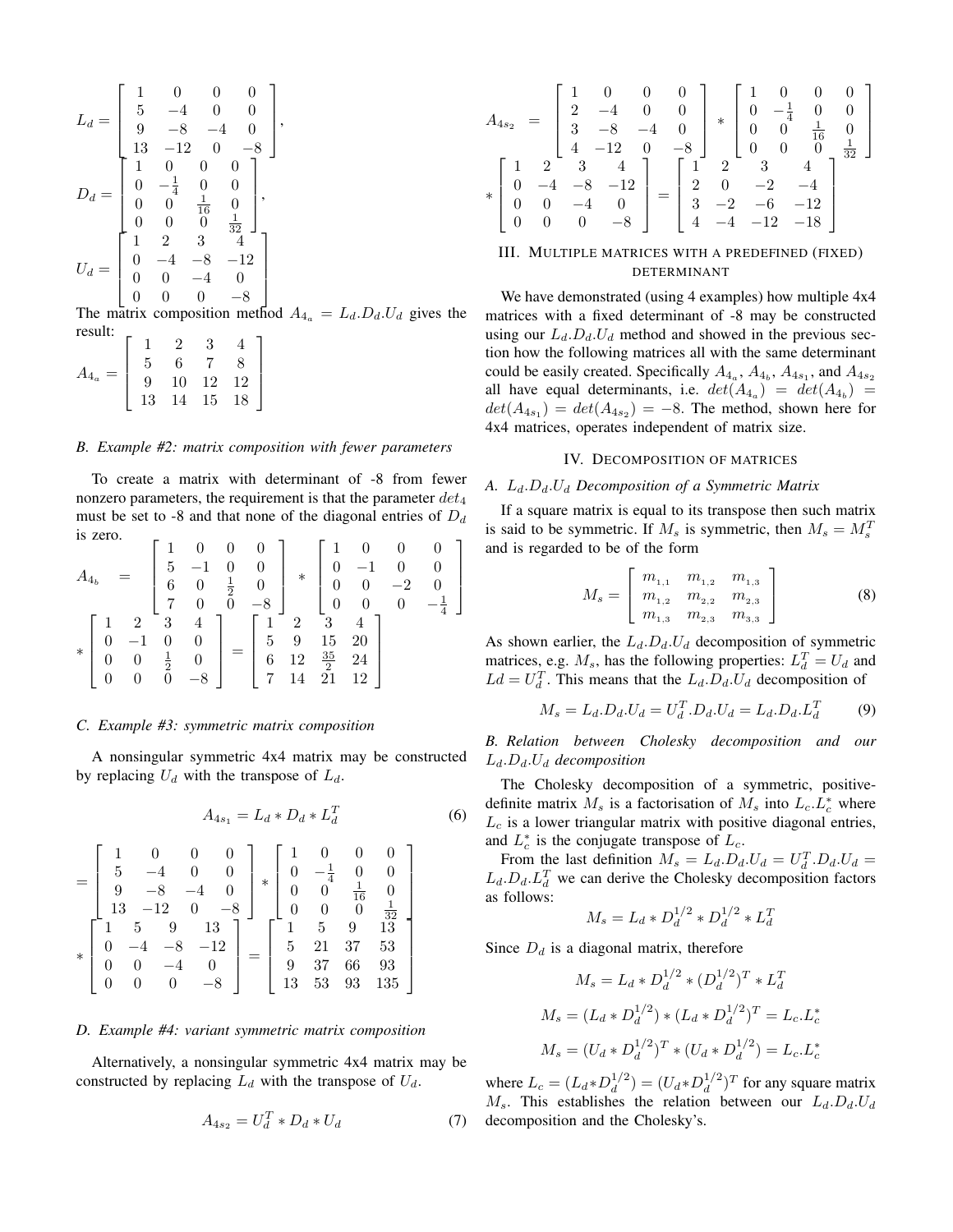# *C. Relation between LU factorisation and our*  $L_d.D_d.U_d$ *decomposition*

Our analysis shows that by solving the system Ax=b with Gaussian elimination, a lower triangular matrix of the form

$$
L = \begin{bmatrix} 1 & 0 & 0 \\ \frac{a_{1,2}}{m_{1,1}} & 1 & 0 \\ \frac{a_{1,3}}{m_{1,1}} & \frac{det_{r_{1,3}c_{1,2}}}{det_2} & 1 \end{bmatrix}
$$

results, which has the same outcome as

$$
L = \begin{bmatrix} a_{1,1} & 0 & 0 \ a_{1,2} & det_2 & 0 \ a_{1,3} & det_{1,3} & det_3 \end{bmatrix} \begin{bmatrix} \frac{1}{a_{1,1}} & 0 & 0 \ 0 & \frac{1}{det_2} & 0 \ 0 & 0 & \frac{1}{det_3} \end{bmatrix}
$$
  
=  $L_d * \begin{bmatrix} \frac{1}{m_{1,1}} & 0 & 0 \ 0 & \frac{1}{det_2} & 0 \ 0 & 0 & \frac{1}{det_3} \end{bmatrix}$ 

using our convention. Since

$$
L_d = \begin{bmatrix} a_{1,1} & 0 & 0 \\ a_{1,2} & det_2 & 0 \\ a_{1,3} & det_{r_{1,3}c_{1,2}} & det_3 \end{bmatrix}
$$
  
= 
$$
\begin{bmatrix} 1 & 0 & 0 \\ \frac{a_{1,2}}{a_{1,1}} & 1 & 0 \\ \frac{a_{1,3}}{a_{1,1}} & \frac{det_{r_{1,3}c_{1,2}}}{det_2} & 1 \end{bmatrix} \begin{bmatrix} a_{1,1} & 0 & 0 \\ 0 & det_2 & 0 \\ 0 & 0 & det_3 \end{bmatrix} = L * D_m
$$
  

$$
\begin{bmatrix} a_{1,1} & 0 & 0 \\ 0 & 0 & 0 \end{bmatrix}
$$
 (10)

where  $D_m =$  $\overline{1}$  $a_{1,1} = 0 = 0$ 0  $det_2$  0 0 0  $det_3$ is the diagonal matrix

containing only the principal minors of the target matrix. Therefore we establish the relation between LU factorisation and our  $L_d$ . $D_d$ . $U_d$  decomposition method through the following derivation:

Let  $L * D_m = L_d$  where  $D_m$  is the right matrix multiplier that transforms the L factor of the well-known LU decomposition to our  $L_d$  factor.

Because both the  $L_d$  and L factors are derived from the same Gaussian elimination process, it turns out that  $D_m$  is a diagonal matrix. Therefore,  $L = L_d \cdot D_m^{-1}$ .

Since  $D_m^{-1}.D_m = I$  where  $D_m$  is any square matrix,  $D_m^{-1}$ its implied inverse and I is the identity.

$$
L_d.D_d.U_d = L_d.I.D_d.U_d
$$
  
\n
$$
L_d.D_d.U_d = L_d.(D_m^{-1}.D_m).D_d.U_d
$$
  
\n
$$
L_d.D_d.U_d = (L_d.D_m^{-1}).(D_m.D_d.U_d)
$$

Since  $L = (L_d.D_m^{-1})$ , therefore

$$
L_d.D_d.U_d = (L).(D_m.D_d.U_d)
$$

And since we want to preserve the integrity of the matrix A in both our decomposition and the LU decomposition processes, the following property holds:

$$
A = L_d * D_d * U_d = LU
$$

Therefore, LU factorisation itself may be seen to have a new interpretation in terms of our decomposition method, i.e.

$$
LU = (L_d.D_m^{-1}) * (D_m.D_d.U_d)
$$

$$
L = (L_d.D_m^{-1})
$$

$$
U = (D_m.D_d.U_d)
$$

where the matrix  $D_m$  is derived to be

$$
D_m = \begin{bmatrix} a_{1,1} & 0 & 0 \\ 0 & det_2 & 0 \\ 0 & 0 & det_3 \end{bmatrix}
$$

$$
L*U = \begin{bmatrix} 1 & 0 & 0 \\ \frac{a_{1,2}}{m_{1,1}} & 1 & 0 \\ \frac{a_{1,3}}{m_{1,1}} & \frac{det_{r_{1,3}c_{1,2}}}{det_2} & 1 \end{bmatrix} * \begin{bmatrix} a_{1,1} & a_{1,2} & a_{1,3} \\ 0 & \frac{det_2}{a_{1,1}} & \frac{det_{r_{1,2}c_{1,3}}{a_{1,1}} \\ 0 & 0 & \frac{det_3}{det_2} \end{bmatrix}
$$
(11)

where L is lower triangular and U is upper triangular as expected.

# *D. Other variants of our*  $L_d.D_d.U_d$  *decomposition method*

Other variants of  $L_d.D_d.U_d$  decomposition factors may exist in terms of  $\mathsf{L}$ 1

$$
A = L_v.D_v.U_v = \begin{bmatrix} a_{1,1} & 0 & 0 \\ a_{2,1} & 1 & 0 \\ a_{3,1} & \frac{det_{r_{1,3}c_{1,2}}}{det_2} & 1 \\ a_{4,1} & 0 & 0 \\ 0 & \frac{det_2}{a_{1,1}} & 0 \\ 0 & 0 & \frac{det_3}{det_2} \end{bmatrix} * \begin{bmatrix} a_{1,1} & a_{1,2} & a_{1,3} \\ a_{2,1} & 1 & 0 \\ a_{3,1} & \frac{det_{r_{1,3}c_{1,2}}}{det_2} & 1 \\ 0 & 1 & \frac{det_{r_{1,2}c_{1,3}}}{det_2} \\ 0 & 0 & 1 \end{bmatrix}
$$
  
which has a symmetric matrix equivalent as

which has a symmetric matrix equivalent as ———<br>Г

$$
As = U_{vs}^T . D_{vs} . U_{vs} = \begin{bmatrix} a_{1,1} & 0 & 0 \\ a_{1,2} & 1 & 0 \\ a_{1,3} & \frac{det_{r_{1,2}^1 c_{1,3}}}{det_{r_{1,2}^1 c_{1,3}}} & 1 \end{bmatrix}
$$
  
\n
$$
*\begin{bmatrix} \frac{1}{a_{1,1}} & 0 & 0 \\ 0 & \frac{det_2}{a_{1,1}} & 0 \\ 0 & 0 & \frac{det_3}{det_2} \end{bmatrix} * \begin{bmatrix} a_{1,1} & a_{1,2} & a_{1,3} \\ 0 & 1 & \frac{det_{r_{1,2}^1 c_{1,3}}}{det_{r_{1,2}^1 c_{1,3}}} \\ 0 & 0 & 1 \end{bmatrix} \text{ or}
$$
  
\n
$$
As = L_{vs} . D_{vs} . L_{vs}^T = \begin{bmatrix} a_{1,1} & 0 & 0 \\ a_{2,1} & 1 & 0 \\ a_{3,1} & \frac{det_{r_{1,3}^1 c_{1,2}}}{det_2} & 1 \end{bmatrix}
$$
  
\n
$$
*\begin{bmatrix} \frac{1}{a_{1,1}} & 0 & 0 \\ 0 & \frac{det_2}{a_{1,1}} & 0 \\ 0 & 0 & \frac{det_3}{a_{1,1}} \end{bmatrix} * \begin{bmatrix} a_{1,1} & a_{2,1} & a_{3,1} \\ 0 & 1 & \frac{det_{r_{1,3}^1 c_{1,2}}{det_{r_{1,3}^1 c_{1,2}}} \\ 0 & 0 & 1 \end{bmatrix} \text{ Note,}
$$

these may not be the most reduced forms of factorisation and may require further optimisation of entries.

# V. APPLICATIONS OF  $L_d$ . $D_d$ . $U_d$  method to systems of LINEAR EQUATIONS

## *A. Solving systems of linear systems*

The  $L_d.D_d.U_d$  decomposition can be applied to solve a system of linear equations such as  $A.x = b$  by first computing the  $L_d$ . $D_d$ . $U_d$  decomposition of A as  $A = (L_d * D_d^{1/2})$  $\binom{1}{d}$   $*(L_d *$  $D_d^{1/2}$  $\int_{d}^{1/2}$ )<sup>T</sup> if A is symmetric and positive definite. For example, finding  $x_u$  (below) the decomposition can be applied to solving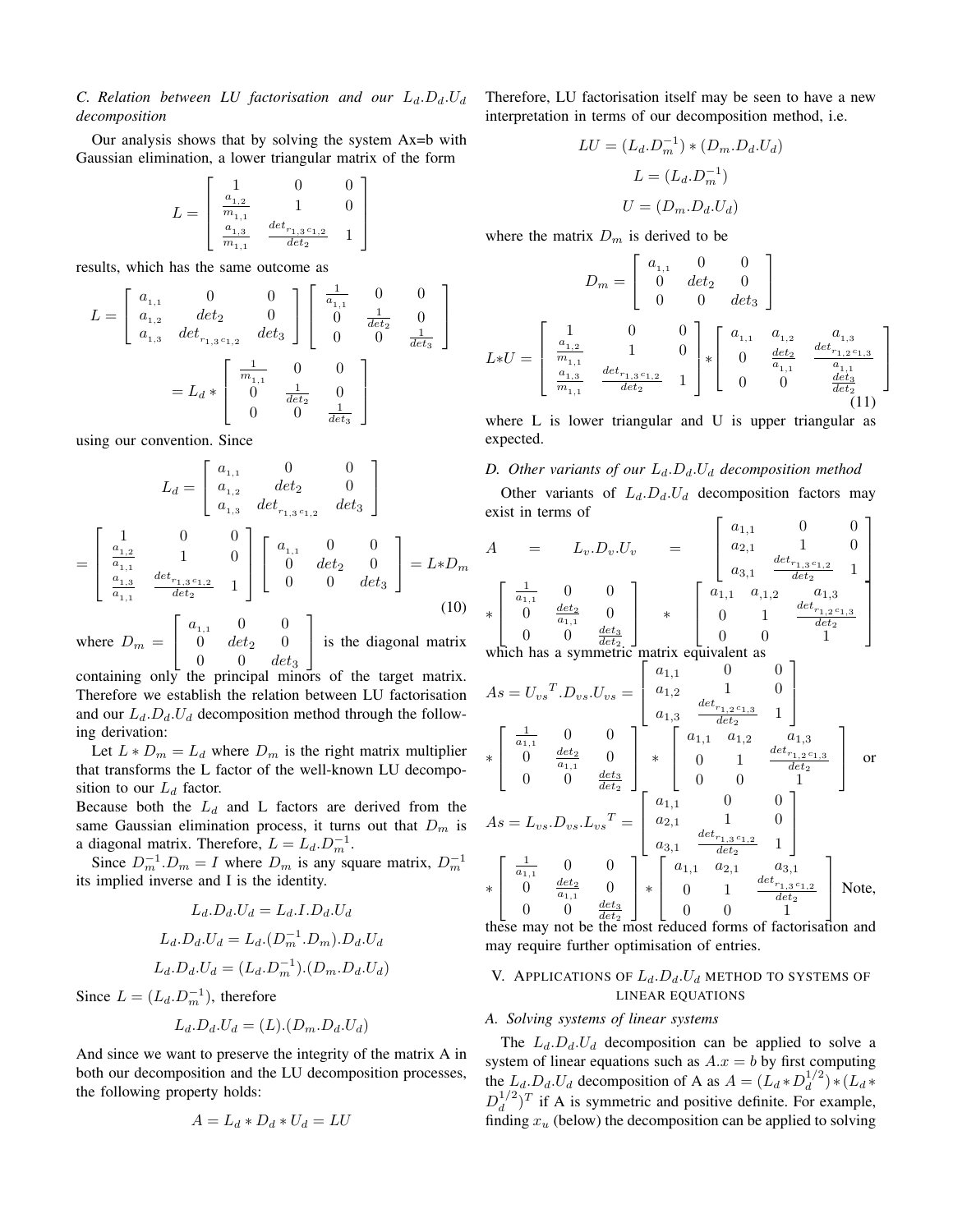the equation  $(L_d * D_d^{1/2})$  $\binom{1/2}{d} * x_u = b$  where  $x_u = (L_d * D_d^{1/2})$  $\binom{1}{d}^T * x.$ This means that the  $L_d$ . $D_d$ . $U_d$  decomposition method may be applied in solving

 $A.x = b$ 

problems without having to compute the actual inverse of A.

## *B. Application to time series inverse problem analysis*

In a system of linear differential equations an inverse problem may be defined in the form

$$
\dot{X} = A * X
$$

where  $X$  and  $X$  are known vectors of same length, and A is the unknown matrix that must be identified. Note that there is difference between a general system of n linear differential equations with unknown (jacobian) matrix parameters and a general system of n linear equations with unknown vector parameters. The latter is much simpler to solve as explained above. However, the formulation of the inverse problem remains the same in structure. Its algebraic representation is as follows:

$$
\begin{bmatrix}\n\dot{X}_1 \\
\dot{X}_2 \\
\vdots \\
\dot{X}_n\n\end{bmatrix} = \begin{bmatrix}\n\frac{\partial X_1}{\partial X_1} X_1 + \frac{\partial X_1}{\partial X_2} X_2 \dots + \frac{\partial X_1}{\partial X_m} X_m \\
\frac{\partial X_2}{\partial X_1} X_1 + \frac{\partial X_2}{\partial X_2} X_2 \dots + \frac{\partial X_2}{\partial X_m} X_m \\
\vdots \\
\frac{\partial X_m}{\partial X_1} X_1 + \frac{\partial X_m}{\partial X_2} X_2 \dots + \frac{\partial X_m}{\partial X_m} X_m\n\end{bmatrix}
$$
\n(12)

where the partial derivative parameters are the entries of the jacobian matrix A; A contains the relative rates of change with respect to the dependent variables [1]. In light of this definition, a time series inverse problem may be defined (in a mathematical sense) as a general system of m linear differential equations with an unknown m x m jacobian matrix A may be rewritten in the form  $X = A.X$ , which has the matrix equation form

$$
\begin{bmatrix} \dot{X}_1 \\ \dot{X}_2 \\ \vdots \\ \dot{X}_m \end{bmatrix} = \begin{bmatrix} \frac{\partial X_1}{\partial X_1} & \frac{\partial X_1}{\partial X_2} & \cdots & \frac{\partial X_1}{\partial X_m} \\ \frac{\partial X_2}{\partial X_1} & \frac{\partial X_2}{\partial X_2} & \cdots & \frac{\partial X_2}{\partial X_m} \\ \vdots & \vdots & \vdots & \vdots \\ \frac{\partial X_m}{\partial X_1} & \frac{\partial X_m}{\partial X_2} & \cdots & \frac{\partial X_m}{\partial X_m} \end{bmatrix} \cdot \begin{bmatrix} X_1 \\ X_2 \\ \vdots \\ X_m \end{bmatrix}
$$
 (13)  
there  

$$
\begin{bmatrix} X_1 \\ X_2 \\ \vdots \\ X_2 \end{bmatrix} = X(.)
$$
 is a known state vector, i.e., the *t*<sup>th</sup>

where 
$$
\begin{bmatrix} A_2 \\ \vdots \\ X_m \end{bmatrix} = X(t)
$$
 is a known state vector, i. e. the  $t^{th}$ 

vector of the given time series X. Rewritten in a multi-state definition, if m number of (state) measurements are taken after  $\int \hat{X}_{1_0}\hat{X}_{1_1}\dots \hat{X}_{1_{n-1}}$ ٦.

the initial condition, it becomes  
\n
$$
\begin{bmatrix}\n\frac{\partial X_1}{\partial X_1} & \frac{\partial X_1}{\partial X_2} & \cdots & \frac{\partial X_1}{\partial X_m} \\
\frac{\partial X_2}{\partial X_1} & \frac{\partial X_2}{\partial X_2} & \cdots & \frac{\partial X_2}{\partial X_m} \\
\vdots & \vdots & \vdots & \vdots \\
\frac{\partial X_m}{\partial X_1} & \frac{\partial X_m}{\partial X_2} & \cdots & \frac{\partial X_m}{\partial X_m}\n\end{bmatrix} * \begin{bmatrix}\nX_{1_0}X_{1_1} \ldots X_{1_{n-1}} \\
X_{2_0}X_{2_1} \ldots X_{2_{n-1}} \\
X_{2_0}X_{2_1} \ldots X_{2_{n-1}} \\
\vdots & \vdots \\
X_{m_0}X_{m_1} \ldots X_{m_{n-1}}\n\end{bmatrix}
$$
\nwhich is equivalent to

$$
\begin{bmatrix}\n\frac{X_{1_1}-X_{1_0}}{t_c} \frac{X_{1_2}-X_{1_1}}{t_c} \dots \frac{X_{1_n}-X_{1_{n-1}}}{t_c} \\
\frac{X_{2_1}-X_{2_0}}{t_c} \frac{X_{2_2}-X_{2_1}}{t_c} \dots \frac{X_{2_n}-X_{2_{n-1}}}{t_c} \\
\vdots \\
\frac{X_{m_1}-X_{m_0}}{t_c} \frac{X_{m_2}-X_{m_1}}{t_c} \dots \frac{X_{m_n}-X_{m_{n-1}}}{t_c} \\
\frac{\frac{\partial X_1}{\partial X_1}}{\frac{\partial X_1}{\partial X_2}} \frac{\frac{\partial X_1}{\partial X_1}}{\frac{\partial X_2}{\partial X_2}} \dots \frac{\frac{\partial X_1}{\partial X_m}}{\frac{\partial X_m}{\partial X_m}}\n\end{bmatrix}\n\begin{bmatrix}\nX_{1_0}X_{1_1} \dots X_{1_{n-1}} \\
X_{2_0}X_{2_1} \dots X_{2_{n-1}} \\
X_{2_0}X_{2_1} \dots X_{2_{n-1}} \\
\vdots \\
X_{m_0}X_{m_1} \dots X_{m_{n-1}}\n\end{bmatrix}
$$

 $\frac{1}{\partial X_1}$   $\frac{\partial X_2}{\partial X_2}$   $\cdots$   $\frac{\partial X_m}{\partial X_m}$   $\perp$   $\perp$   $\cdots$   $\perp$   $\cdots$   $\perp$   $\cdots$   $\perp$   $\cdots$   $\perp$   $\cdots$   $\perp$   $\cdots$   $\perp$   $\cdots$   $\perp$   $\cdots$   $\perp$   $\cdots$   $\perp$   $\cdots$   $\perp$   $\cdots$   $\perp$   $\cdots$   $\perp$   $\cdots$   $\perp$  at regular time intervals of  $t_c$ . Note that  $e^{t_c} \approx 1 + t_c$ , of  $e^{t_c} = 1 + t_c + \frac{t_c^2}{2!} + \frac{t_c^3}{3!} + \dots$  improves as  $t_c$  gets closer to 0 [1]. The solution to this system of linear differential equations is

$$
\begin{bmatrix}\nX_{1_1}X_{1_2}\ldots X_{1_n} \\
X_{2_1}X_{2_2}\ldots X_{2_n} \\
\vdots \\
X_{m_1}X_{m_2}\ldots X_{m_n}\n\end{bmatrix} = \n\begin{bmatrix}\n\frac{\partial X_1}{\partial X_1} & \frac{\partial X_1}{\partial X_2}\ldots & \frac{\partial X_1}{\partial X_m} \\
\frac{\partial X_2}{\partial X_1} & \frac{\partial X_2}{\partial X_2}\ldots & \frac{\partial X_2}{\partial X_m} \\
\vdots & \vdots & \vdots \\
\frac{\partial X_m}{\partial X_1} & \frac{\partial X_m}{\partial X_2}\ldots & \frac{\partial X_m}{\partial X_m}\n\end{bmatrix} . t_c\n\begin{bmatrix}\nX_{1_0}X_{1_1}\ldots X_{1_{n-1}} \\
X_{2_0}X_{2_1}\ldots X_{2_{n-1}} \\
X_{2_0}X_{2_1}\ldots X_{2_{n-1}} \\
\vdots \\
X_{m_0}X_{m_1}\ldots X_{m_{n-1}}\n\end{bmatrix}
$$

Further analysis of such inverse problems might require matrix decomposition, e.g., the system above may be redefined as

$$
X(_{after}) = exp^{[A*t_c]} * X(_{before})
$$

*C. Solving time series inverse problem using matrix manipulation*

In solving time series inverse problems of the form

$$
X(_{after}) = exp^{[A*t_c]} * X(_{before})
$$

where the jacobian matrix A must be identified and  $t_c$  is the time interval of very small magnitude, Idowu and Bown [3] developed the transposive regression method for finding  $E =$  $exp^{[A*t_c]}.$ 

*1) Using the transposive regression method:*

Steps

=

1)  $E * X(\text{before}) = X(\text{after})$ 2)  $X(before)^{T}*E_1^{T}=X(after)^{T}$ 3)  $X(before) * X(before)^{T} * E_1^{T} = X(before) * X(after)^{T}$ 4)  $E^{\tau} = [X(\text{before}) * X(\text{before})^{\tau}]^{-1} * X(\text{before}) * X(\text{after})^{\tau}$ 5)  $E = ([X({}_{before}) * X({}_{before})^T]^{-1} * X({}_{before}) * X({}_{after})^T)^T$ 6)  $E =$  $X({}_{after}) * X({}_{before})^T * ([X({}_{before}) * X({}_{before})^T]^{-1})^T$ 

In steps 1-2 recasting the problem by matrix transposition is essential, because each state is represented by a columnvector either in  $X_{(before)}$  or  $X_{(after)}$ , where  $X_{(before)}$  is an array of states before the transformation  $X(b_{efore})$  =  $[X(0) X(1) ... X(t-1)]$ , and  $X(after)$  is an array of states after the transformation  $X({_{after}}) = [X(1) X(2) ... X(t)].$ Steps 3-4 illustrate an application of the Moore-Penrose pseudoinverse, a widely known type of matrix pseudoinverse,